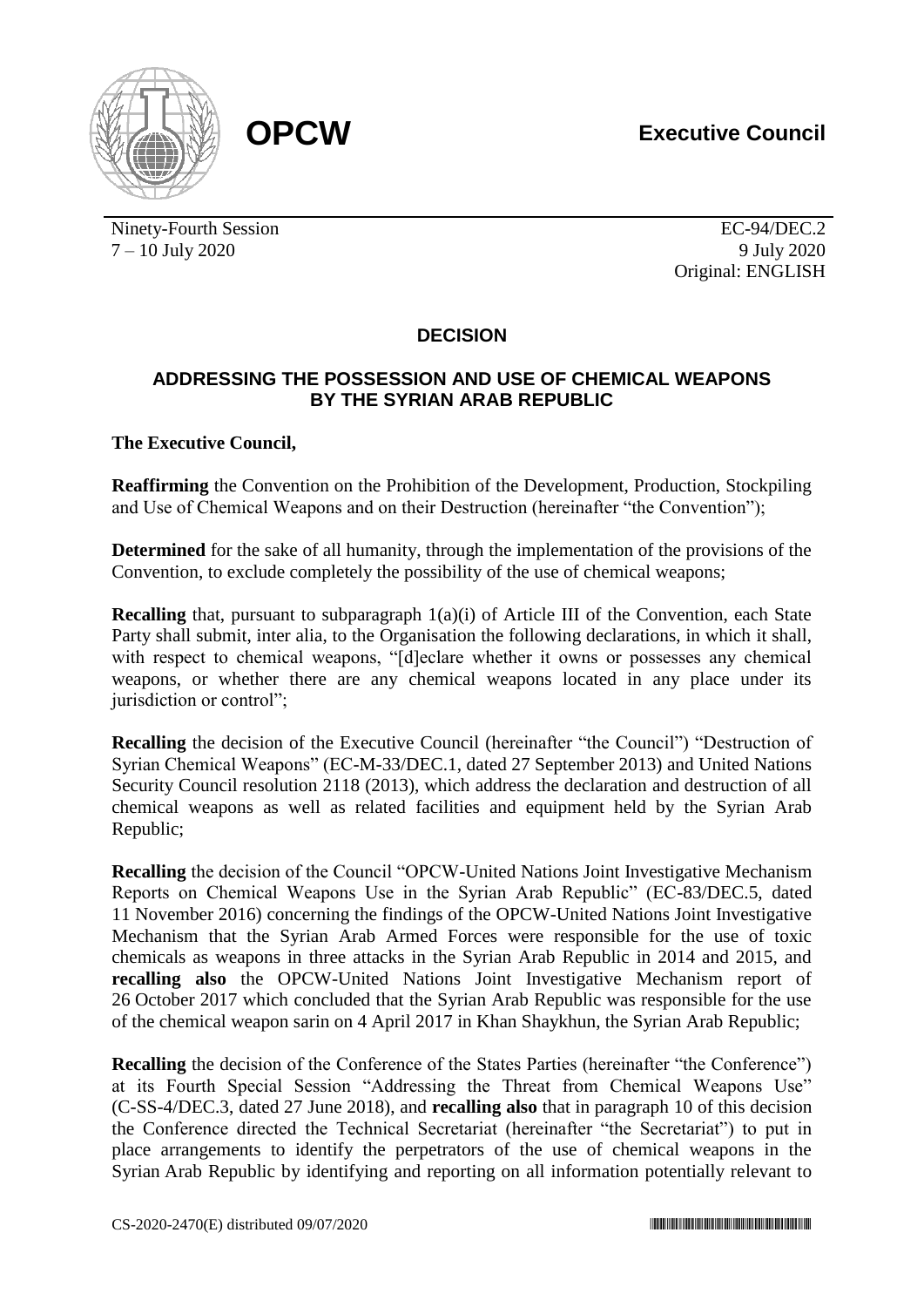EC-94/DEC.2 page 2

the origin of those chemical weapons in those instances in which the OPCW Fact-Finding Mission in Syria (FFM) determines or has determined that use or likely use occurred, and cases for which the OPCW-United Nations Joint Investigative Mechanism has not issued a report;

**Noting** that, pursuant to paragraph 12 of decision C-SS-4/DEC.3, the Secretariat shall preserve and provide information to the International, Impartial, and Independent Mechanism (IIIM), the investigation mechanism established by the United Nations General Assembly in resolution 71/248 (2016), as well as to any relevant investigatory entities established under the auspices of the United Nations;

**Noting with satisfaction** the establishment by the Director-General of the OPCW Investigation and Identification Team (IIT) (EC-91/S/3, dated 28 June 2019) in implementation of paragraph 10 of decision C-SS-4/DEC.3;

**Fully cognizant** of the findings of the FFM regarding chemical weapons use in Ltamenah, the Syrian Arab Republic, occurring on 24, 25, and 30 March 2017 (S/1548/2017, dated 2 November 2017; S/1636/2018\* , dated 13 June 2018), and **seized** with the findings of the IIT, which concluded that there are reasonable grounds to believe that the Syrian Arab Republic used chemical weapons (S/1867/2020, dated 8 April 2020);

**Recalling** that the Secretariat, pursuant to paragraph 10 of decision C-SS-4/DEC.3, has provided the first report of the IIT to the Council as well as to the United Nations Secretary-General for their consideration (EC-94/S/5, dated 8 April 2020);

**Recalling** that, pursuant to paragraph 7 of Article VII of the Convention, each State Party undertakes to cooperate with the Organisation in the exercise of all its functions and in particular to provide assistance to the Secretariat;

**Recalling** that paragraph 40 of Article VIII of the Convention requires the Secretariat to inform the Council of any problem that has arisen with regard to the discharge of its functions, including doubts, ambiguities, or uncertainties about compliance with the Convention that have come to its notice in the performance of its verification activities and that it has been unable to resolve or clarify through consultations with the State Party concerned, and **recalling also** the Opening Statement by the Director-General to the Ninety-Third Session of the Council (EC-93/DG.16, dated 10 March 2020) reporting that, considering all identified gaps, inconsistencies, and discrepancies, the Secretariat remains unable to confirm that the Syrian Arab Republic has submitted a declaration that can be considered accurate and complete in accordance with the Convention, Council decision EC-M-33/DEC.1, and United Nations Security Council resolution 2118 (2013);

**Noting** that, in response to findings by the OPCW-United Nations Joint Investigative Mechanism of chemical weapons use by the Syrian Arab Republic, the Council in decision EC-83/DEC.5 decided to place the item "Elimination of the Syrian Chemical Weapons Programme" on the agenda of all its future regular sessions until the Council determines that all elements of the Syrian chemical weapons programme have been eliminated, and **noting also** that under this agenda item the Council has regularly consulted with the Syrian Arab Republic regarding its continued possession and use of chemical weapons;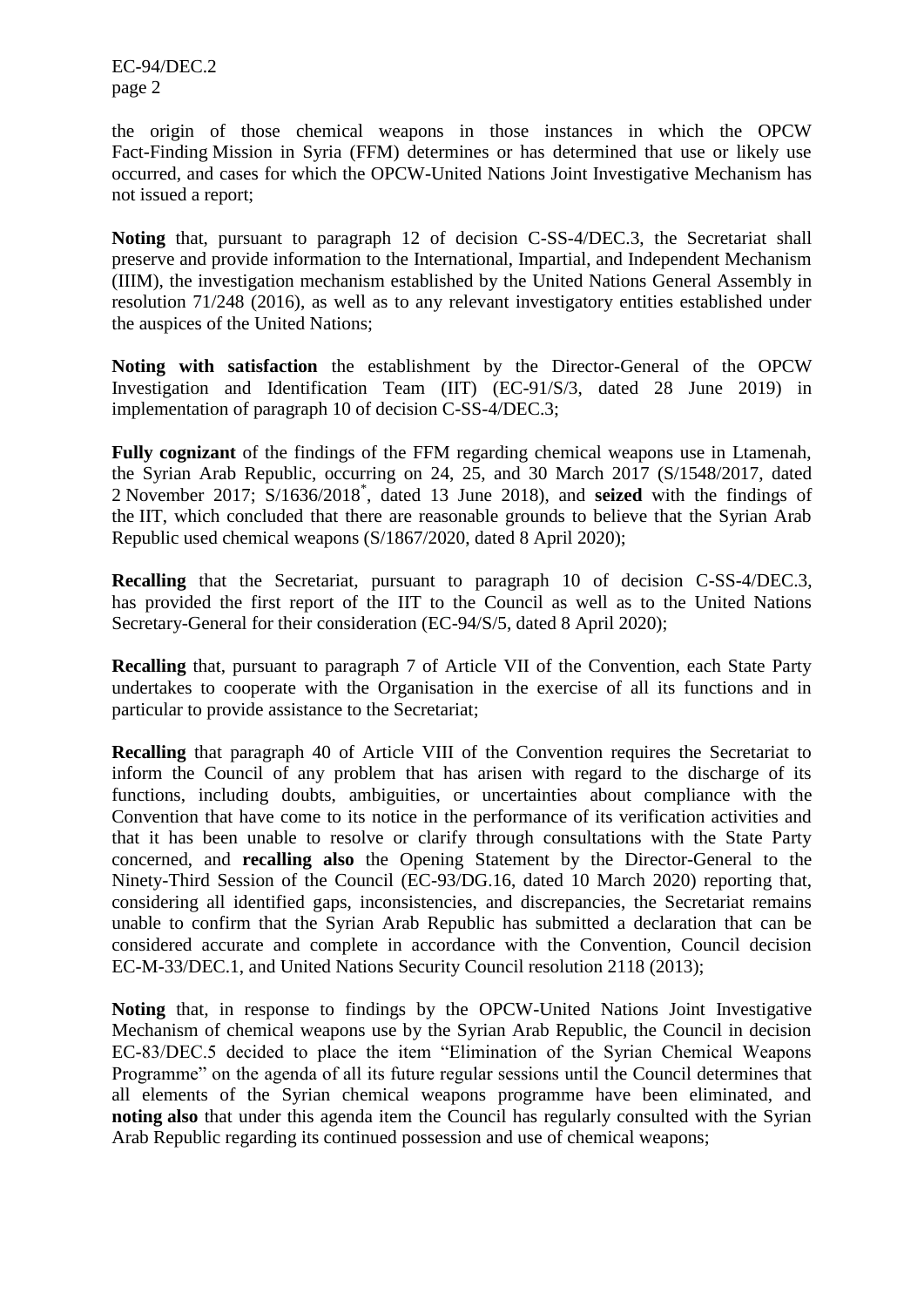**Recalling** that, pursuant to paragraph 35 of Article VIII of the Convention, the Council shall consider any issue or matter within its competence affecting the Convention and its implementation, including concerns regarding compliance, and cases of non-compliance;

**Recalling** that, pursuant to paragraph 36 of Article VIII of the Convention, in its consideration of doubts or concerns regarding compliance and cases of non-compliance, the Council shall, as appropriate, request the State Party involved to take measures to redress the situation within a specified time, and to the extent that the Council considers further action to be necessary, inter alia it shall make recommendations to the Conference regarding measures to redress the situation and to ensure compliance;

**Recalling** that, pursuant to paragraph 8 of Article IV and paragraph 10 of Article V of the Convention, a State acceding to the Convention after 2007 shall destroy its chemical weapons and its chemical weapons production facilities as soon as possible, and the Council shall determine the "order of destruction and procedures for stringent verification" of such destruction;

**Expressing** its full support and appreciation for the professional, impartial, and independent work of the Director-General and the Secretariat; and

**Expressing** its deepest sympathy for the victims of chemical weapons use;

## **Hereby:**

- 1. **Condemns** the use of chemical weapons as reported by the IIT, which concluded that there are reasonable grounds to believe that the Syrian Arab Republic used chemical weapons, and in particular:
	- (a) At approximately 6:00 on 24 March 2017, an Su-22 military airplane belonging to the 50th Brigade of the 22nd Air Division of the Syrian Arab Air Force, departing from Shayrat airbase, dropped an M4000 aerial bomb containing sarin in southern Ltamenah, affecting at least 16 persons.
	- (b) At approximately 15:00 on 25 March 2017, a helicopter of the Syrian Arab Air Force, departing from Hama airbase, dropped a cylinder on the Ltamenah hospital; the cylinder broke into the hospital through its roof, ruptured, and released chlorine, affecting at least 30 persons.
	- (c) At approximately 6:00 on 30 March 2017, an Su-22 military airplane belonging to the 50th Brigade of the 22nd Air Division of the Syrian Arab Air Force, departing from Shayrat airbase, dropped an M4000 aerial bomb containing sarin in southern Ltamenah, affecting at least 60 persons.
- 2. **Expresses deep concern** that the use of such chemical weapons by the Syrian Arab Republic, by direct implication, establishes that the Syrian Arab Republic failed to declare and destroy all of its chemical weapons and chemical weapons production facilities, and **demands** that the Syrian Arab Republic immediately cease all use of chemical weapons;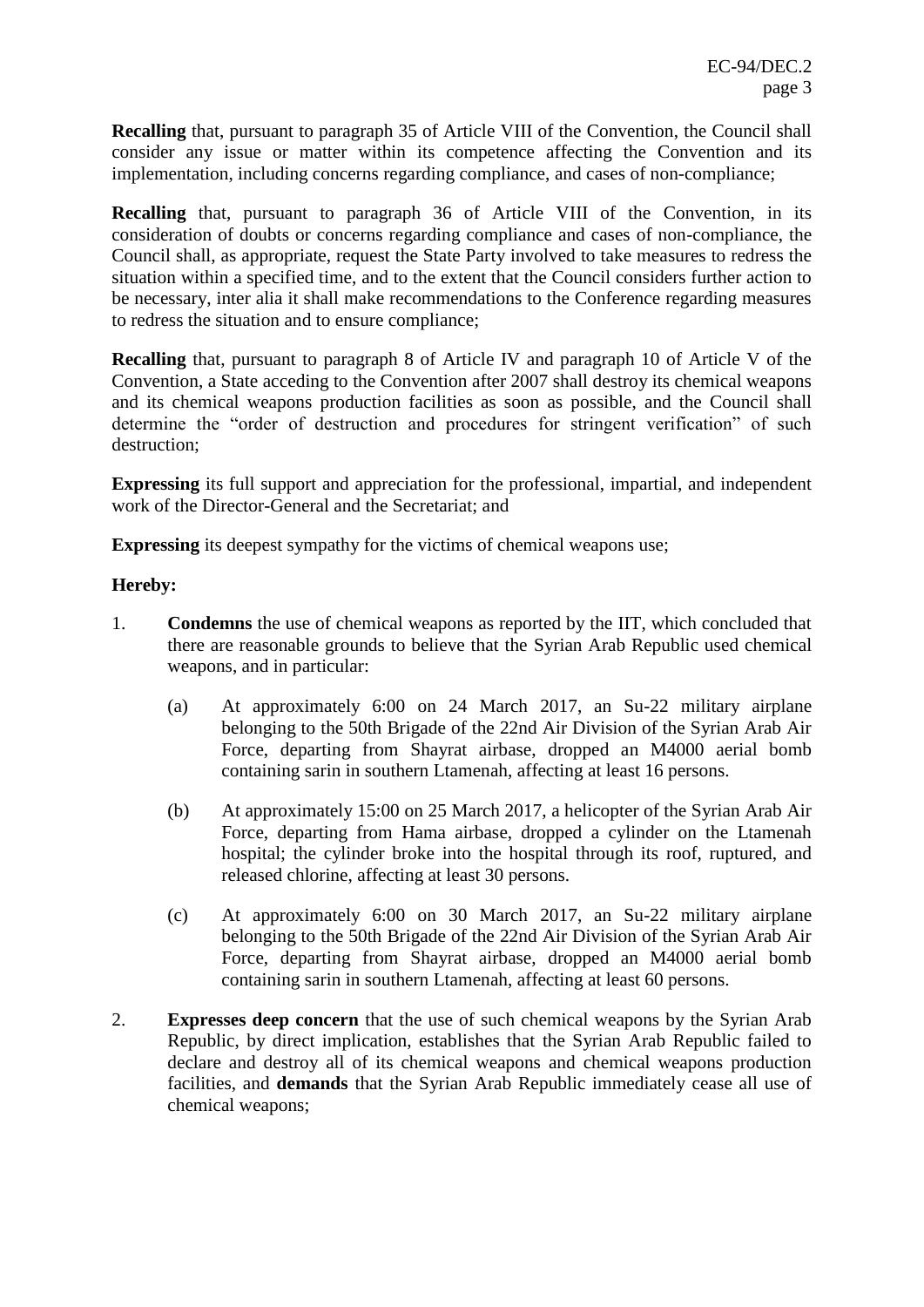- 3. **Expresses deep concern** that the Syrian Arab Republic did not cooperate with, and provide access to, the IIT as required by United Nations Security Council resolution 2118 (2013), and **demands** that the Syrian Arab Republic cooperate fully with the Secretariat;
- 4. **Decides** to bring this matter to the attention of the Conference;
- 5. **Decides** to request, pursuant to paragraph 36 of Article VIII of the Convention, that the Syrian Arab Republic complete all of the following measures within 90 days of this decision in order to redress the situation:
	- (a) declare to the Secretariat the facilities where the chemical weapons, including precursors, munitions, and devices, used in the 24, 25, and 30 March 2017 attacks were developed, produced, stockpiled, and operationally stored for delivery;
	- (b) declare to the Secretariat all of the chemical weapons it currently possesses, including sarin, sarin precursors, and chlorine that is not intended for purposes not prohibited under the Convention, as well as chemical weapons production facilities and other related facilities; and
	- (c) resolve all of the outstanding issues regarding its initial declaration of its chemical weapons stockpile and programme;
- 6. **Decides** that the Director-General shall report to the Council and all States Parties, within 100 days of this decision, on whether the Syrian Arab Republic has completed all of the measures contained in paragraph 5 above, and **decides also** that, if the Syrian Arab Republic has not fully completed all of the measures within the specified period of 90 days, the Director-General shall report to all regular sessions of the Council on the status of the implementation of this decision;
- 7. **Decides**, pursuant to paragraph 36 of Article VIII of the Convention, that if the Syrian Arab Republic fails to redress the situation by completing the measures set out in paragraph 5 above, to recommend to the Conference to adopt a decision at its next session which undertakes appropriate action, pursuant to paragraph 2 of Article XII of the Convention, with respect to the Syrian Arab Republic;
- 8. **Decides**, pursuant to Articles IV and V of the Convention, that the Secretariat shall conduct inspections, including where appropriate sampling and analysis, twice each year at two sites identified in the IIT report as directly involved in launching chemical weapons attacks—the Shayrat airbase and the Hama airbase of the Syrian Arab Republic—on dates to be determined by the Secretariat, with full and unfettered access to all areas, buildings and structures at these sites, including all rooms within buildings, as well as to their contents and to personnel; **decides also** that the Secretariat shall conduct such inspections until the Council decides to cease them; and **decides further** that the Syrian Arab Republic shall facilitate promptly, and fully cooperate with, these inspections;